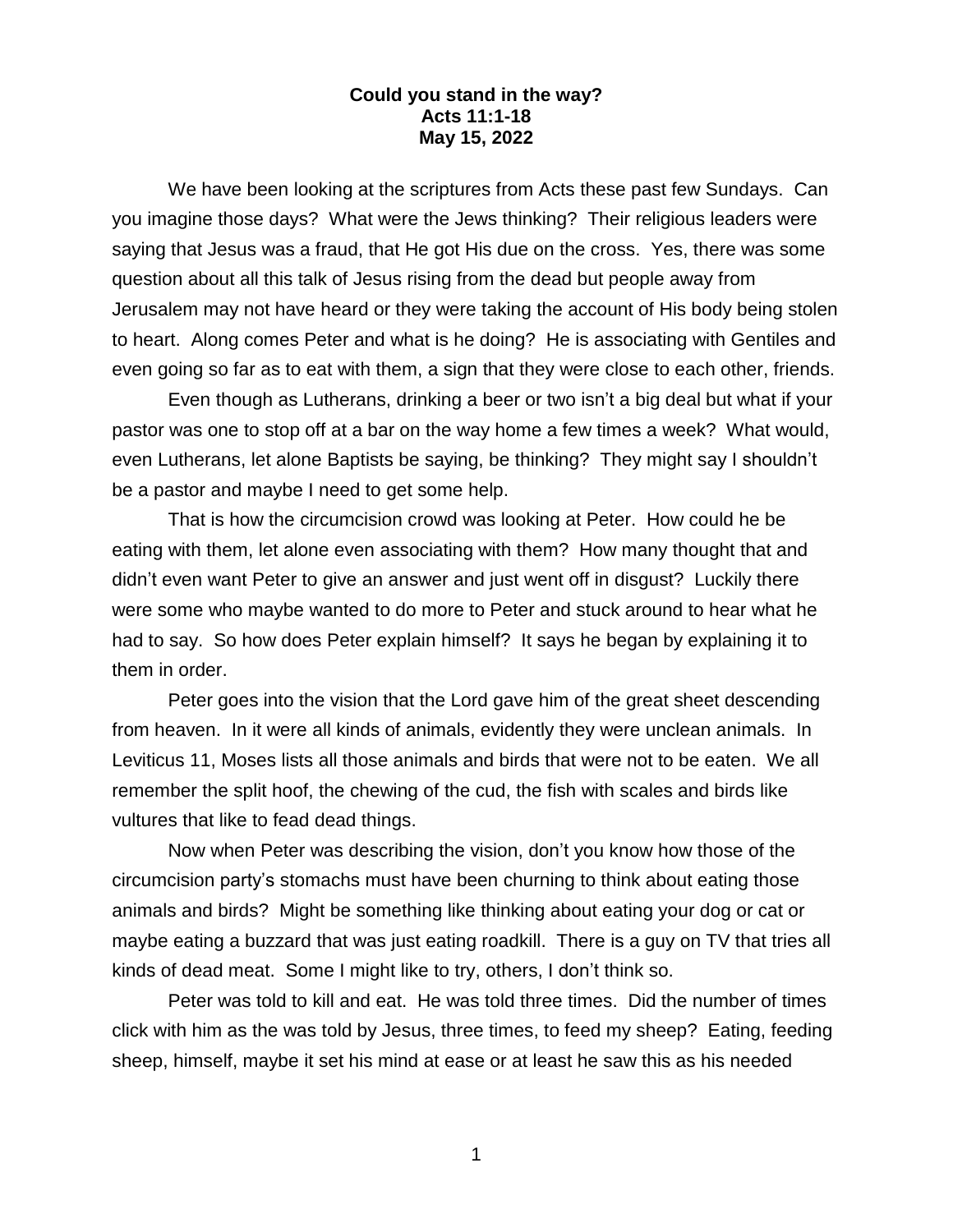acceptance of those he was to go to. He knew Jesus died for all but now it hit home as to whom he should extend his efforts for Jesus and His command.

Peter begins with the vision and then goes on to tell of the three brothers in the faith, evidently Gentiles who were brought to faith who came from Caesarea. The Holy Spirit tells him to go with them so he and six of the Apostles go. The three were sent to bring him to a man who had heard from the Angel to send for Peter who he said would declare a message of salvation, not only for him but for his whole household.

Peter and the rest go. When they get there, Peter begins to speak and the Holy Spirit fell on them as it did on him and the other Apostles. They were given the same gift.

Peter then makes the statement, logical and mater-of-factly. "Who was I that I could stand in God's way?" Peter was saying to do anything less than trust that the Gentiles were included as all other men, was wrong. It took a little while, as they fell silent, to reason in their minds based on the account, to accept, by the power of the Holy Spirit, this new teaching so different from the past. This would take a mind change that would open up their world and their responsibility in the world the Lord had placed them in.

We have this account of how Peter was changed and others too by the power of the Holy Spirt. Their narrow view of the world was changed, opened up to where they now saw their influence to be unlimited. The world was out there to witness to. It didn't make any difference who the person was, when there was the question of salvation and where it could be had, they would have the answer. When people wondered how their world could be different, better, they would have the best answer for them and that would be as it is for you, Jesus.

Jesus has given you the words of eternal life. Maybe you should start at the beginning in order. Those Peter were talking too, knew the beginning. They knew of Genesis and the Old Testament. All that they knew would be part of their arsenal as they went out, not only into the Jewish world looking for the Messiah who had already come but now they would use the whole story with the Gentiles of how it all began and how sin entered the world with the first two humans. They, could tell of how God told of one who would be sent to take care of sin. They could then tell how the Jews were chosen and how the Lord preserved them over the years as they waited for the promised Son who has come from the Jews, to pay the price for their and the sin of the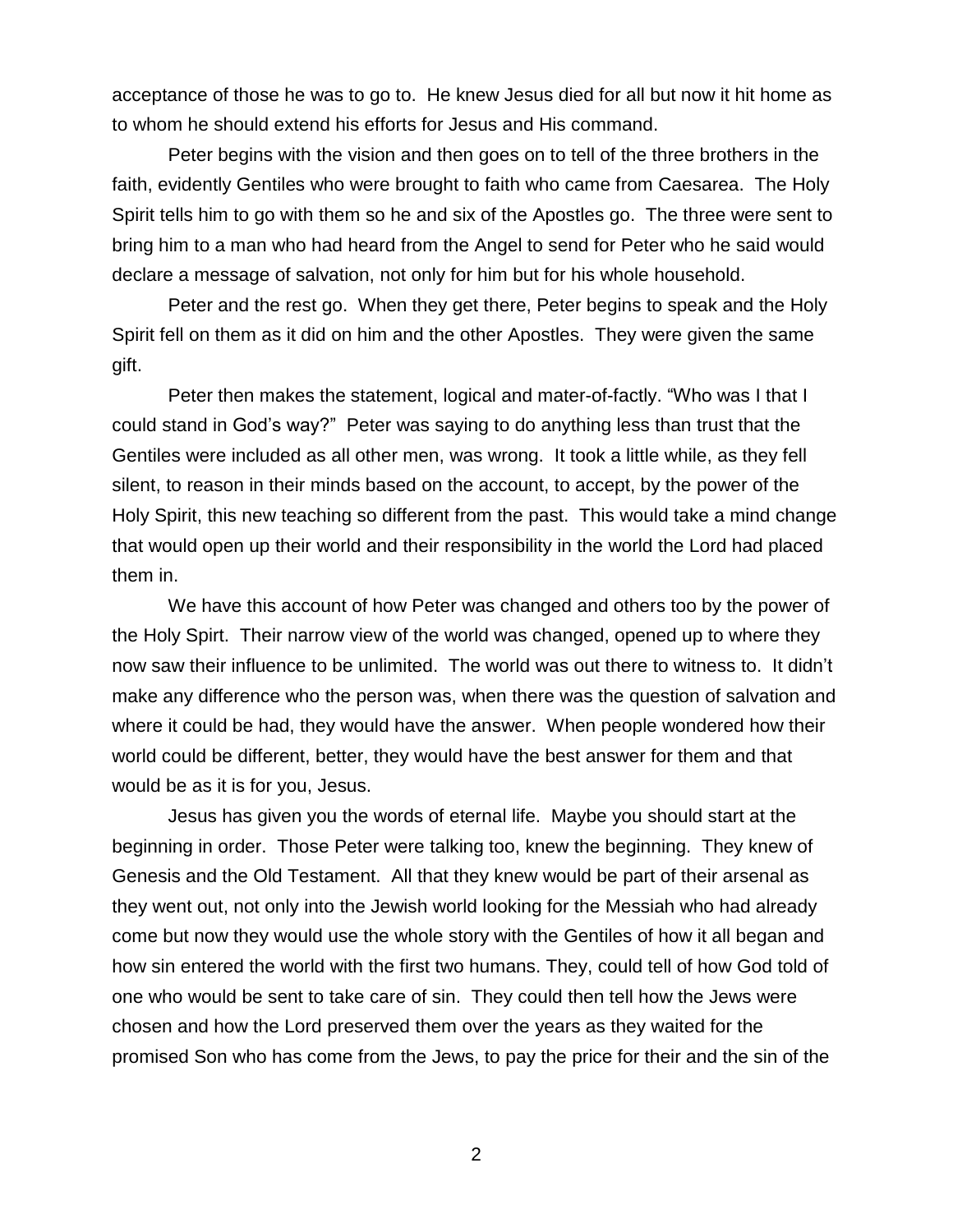world. They could point out the need for all to look to Him, the source of salvation, they source of hope for all, even the worst of sinners.

Might there been some hesitancy on the part of the circumcision party as the went out from there and encountered Gentiles in their lives? Don't you know the Devil would be whispering for them to reject what they now had accepted? How could they touch them, eat with them, look at them without thinking maybe they got it wrong?

We all know the story of the sower of the seed. Not all the seed produced more. No, various things happened to the seed. The rich young ruler also had his hangups. Even some trees were affected, didn't produce.

We have this memorable account of Peter and the large sheet coming down out of heaven to be a lesson for Peter to see for himself of how far the salvation of Jesus was to go. This was not just to the chosen of God but also those who he never thought he would have to deal with. Yet now, he was opened up to an even greater challenge and joy of knowing that Jesus came for him and for all.

When you witness or thinking about witnessing to someone, what goes through your heads? I'm sure you trust the Lord will provide for you and for them and yet, as you think about what will work, will tweak their interest and get them to actually think about what you have to say, what do you need to open your mouth with the greatest gift they could ever receive?

Peter probably had a pretty good idea what to say to the Jews as he had heard how Jesus dealt with them so many times. Yes, they were all surprised many times but as Jesus sent them out 2 by 2, they saw how the Holy Spirit went before them to prepare hearts to hear. The were given power to go out and proclaim the work of the Lord for the world.

The thing of it is, it is now in your court. There are many in your lives who don't know that they too are wanted by Jesus in heaven with Him. They have the wrong idea how to get to Jesus though. So many think they have to be good enough to get to heaven. Some will know they aren't good enough. Those think they "deserve" to go to hell? They think they now have no hope so why not just do what they want, when they want to do it? Taking a life is not a problem, hell won't be any worse for them if they do or don't kill they think. No, all that is important to them is their life in the here and now.

Then there are the vast majority who think they are good enough. Surely they do enough good that God will look at them and say to them welcome, you are a good person, I will be happy to have someone as good as you to live with me in heaven.